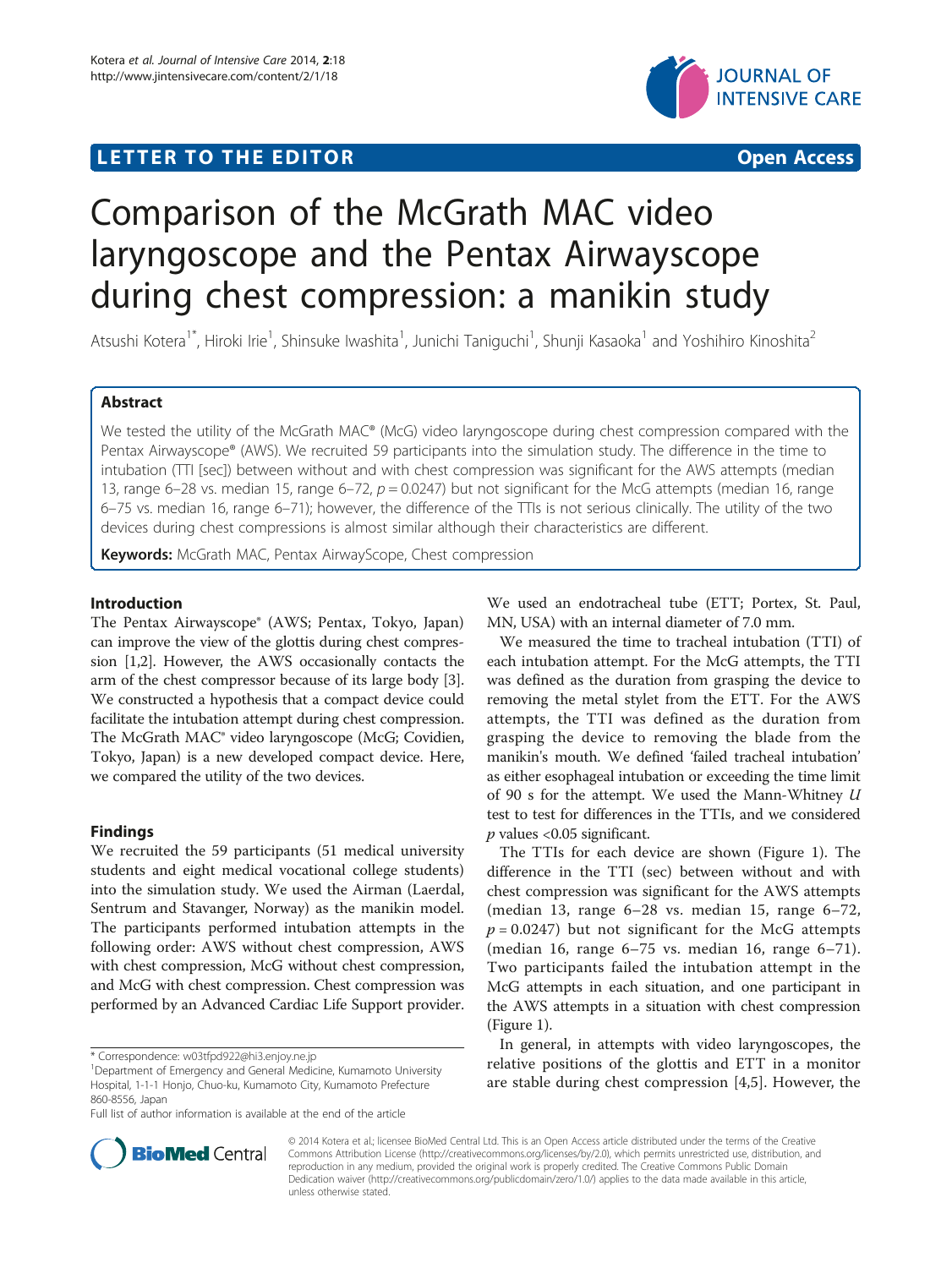<span id="page-1-0"></span>

characteristics of each video laryngoscope are different and each device has its own advantages and disadvantages.

The distance from the device to the arm of the chest compressor differed between the two devices (Figure 2). In the present study, 42 of the 59 participants inserted



Figure 2 McG does not contact arm of chest compressor at insertion, but AWS does.

the AWS obliquely into the manikin's mouth in order to not contact the arm of the chest compressor. The oblique insertion of the AWS took more time. Conversely, the operator could insert the McG in a straight manner because of its compact body. The AWS's large body may contribute to the prolonged TTIs during chest compression. However, the difference of the TTIs is 2 s, and that is not serious in a clinical situation. Additionally, there was no significant difference in the TTIs with chest compression in the attempts using the two devices. Considering our data, a compact device may not always facilitate the intubation attempt during chest compression.

The present study has several limitations. First, the manikin model cannot reproduce the precise intubation conditions of real patients. Second, chest compressions on a manikin model cannot duplicate CPR on real patients. Third, the participants are students who do not have enough skills needed for tracheal intubation. Fourth, the present study is not a randomized crossover study, and improvement in the participants' skills as each attempt progressed may have occurred.

### Competing interests

All authors declare no financial or non-financial competing interests.

#### Authors' contributions

AK conceived the study, analyzed the results, and drafted the manuscript. HI contributed to the study design. SI and JT participated in the data collection. SK critically reviewed the manuscript and offered guidance. YK contributed to the study design and helped draft the manuscript. All authors reviewed this manuscript and approved the final submitted version.